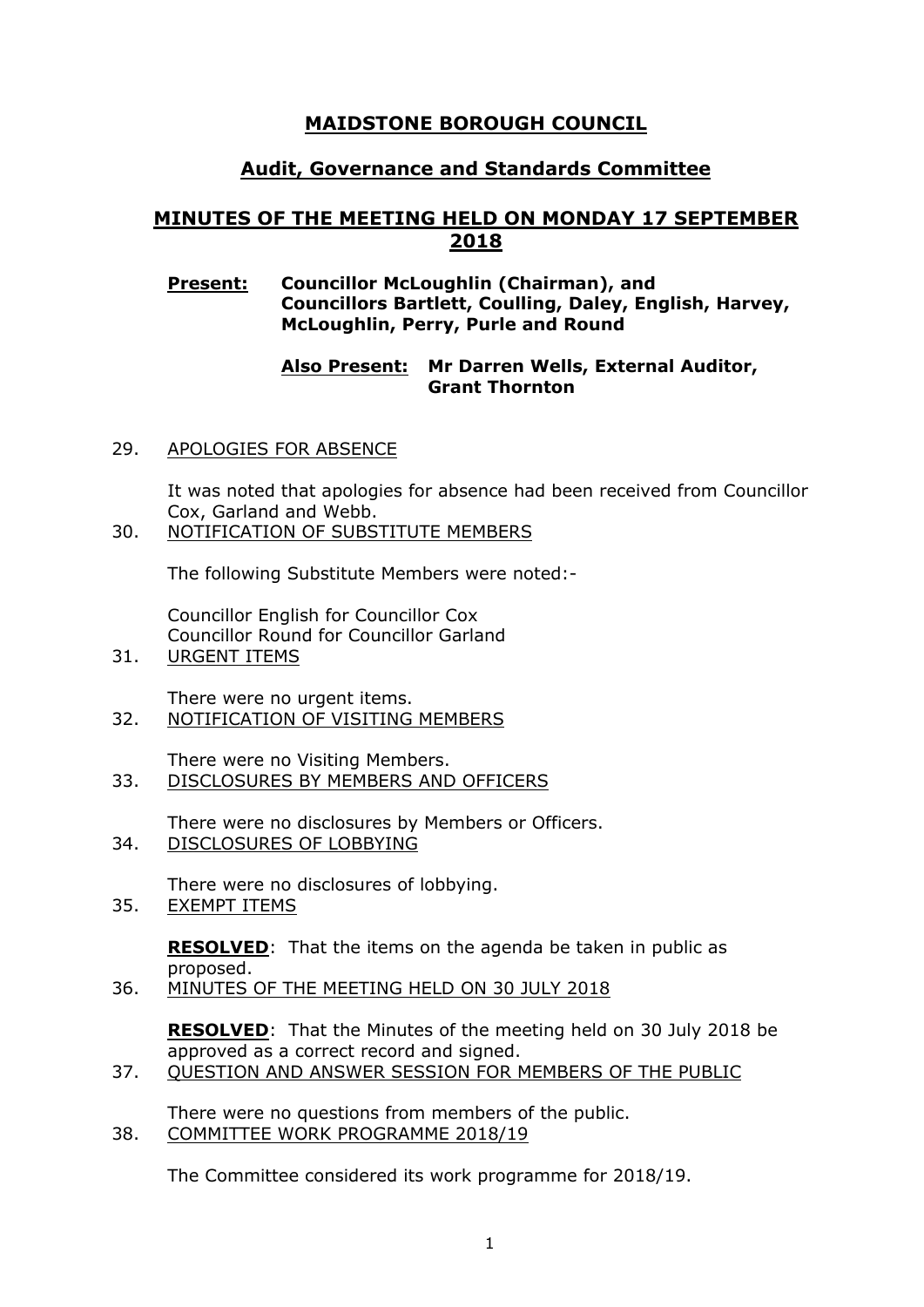In response to questions by Members, Mr Mark Green, the Director of Finance and Business Improvement, advised that:-

- the Contract Monitoring Update would come to the Committee in November
- the Maidstone Property Holdings Governance Arrangements would come to Committee in November

The Committee was reminded that a report on the Appointment of a Public Open Space and Recreation Delivery Officer was on the Work Programme as Members were interested to know what effect the post would have on the underspend of Section 106 monies.

#### 39. ANNUAL COMPLAINTS REPORT 2017/18

Mrs Angela Woodhouse, the Head of Policy, Communications and Governance, introduced her report which gave an overview of how the Council had performed in responding to complaints in 2017/18.

Mrs Woodhouse explained that:-

- The Council had received 728 Stage 1 complaints in 2017/18 compared to 584 in the previous year which represented an increase of 25%. The increase had been partly due to the severe weather which had resulted in additional complaints due to the disruption in service provision.
- Of the 728 Stage 1 complaints received in 2017/18, 108 had been escalated to Stage 2.
- In an effort to improve the Council's overall service, the Policy and Information Team would be implementing complaint training so lessons could be learnt.

Mrs Woodhouse also drew attention to the copy of the Annual Review Letter 2018 from the Local Government & Social Care Ombudsman, attached at Appendix 4 to the report, which set out the number of complaints and enquiries that had been received about the Council.

In response to questions, Mrs Woodhouse advised Members that:

- The Council categorised more issues as complaints than some other Councils, which made our figures look high. However she was happy to get the Policy and Information team to revisit this.
- Requests for service from Members were not categorised as a complaint.
- The Council policy on responding to a Stage 1 complaint was within 10 working days of receipt and Stage 2 complaints were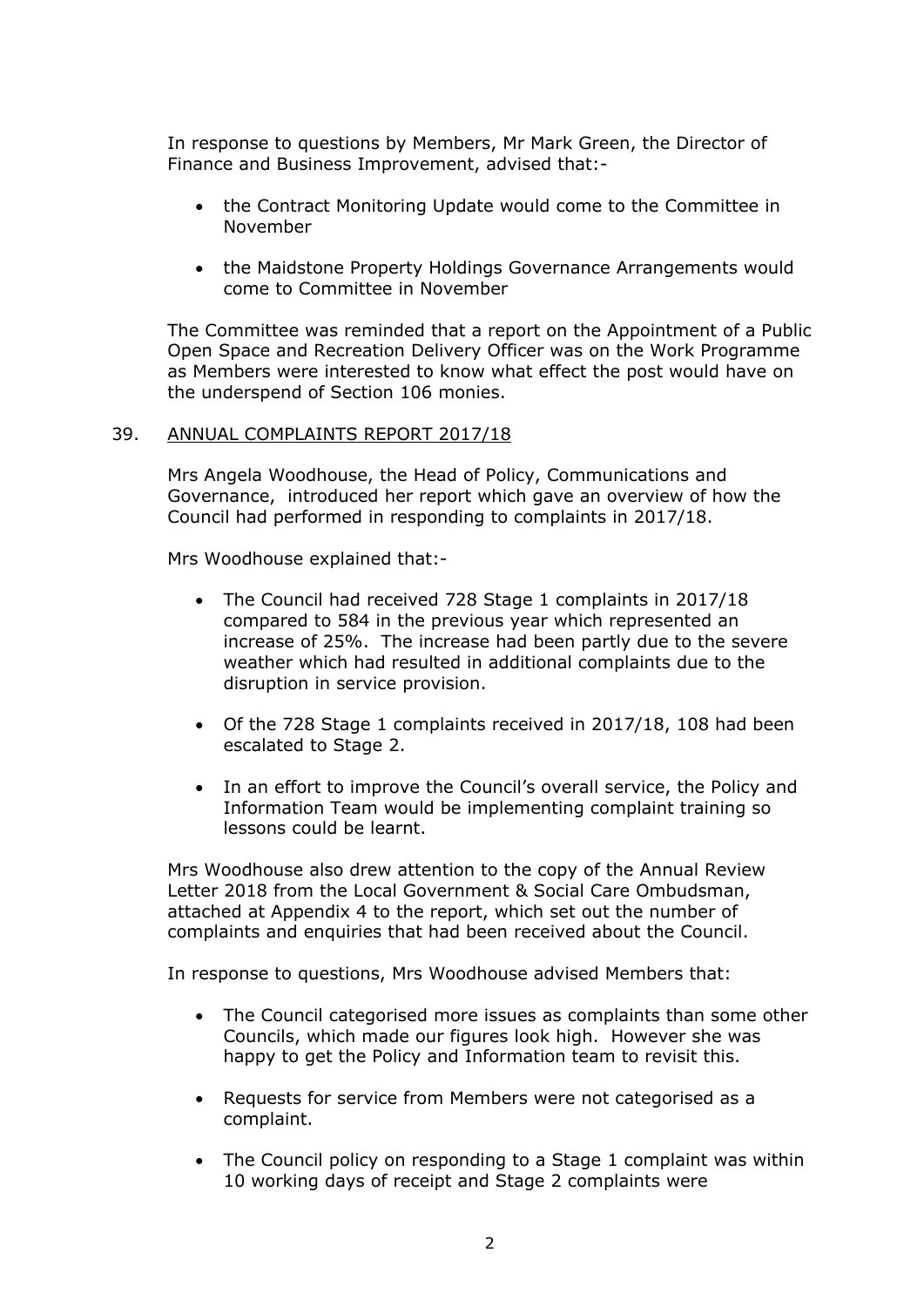investigated by the Head of Policy, Communications and Governance and a response would be provided within a further 20 working days.

- The change in the Summer of last year for the management of environmental enforcement had not had much of an effect on the number of complaints in that area.
- The telephone system did not allow for prioritisation of calls. A who's who list was sent out to all Councillors to encourage direct dialling.
- Complaints about the telephone system were not particularly high, more complaints were generated about not being able to get through to the back office.

The Chairman requested that Members of the Committee try to ring into the Council over the next few weeks and then report back to the next meeting on their findings.

**Resolved to Recommend to Council:** That the Council's performance on complaint management in 2017/18 and the Local Government and Social Care Ombudsman's review letter for the year ending 31 March 2018 be noted.

#### 40. COMPLAINTS RECEIVED UNDER THE MEMBERS' CODE OF CONDUCT

Mrs Estelle Culligan, the Principal Solicitor (Contentious and Corporate Governance) introduced her report which provided an update to the Committee on complaints received under the Members' Code of Conduct for the period 1<sup>st</sup> March 2018 to 31<sup>st</sup> August 2018.

The Committee noted that during that period there had been 8 complaints against Parish Councillors and one against a Borough Councillor.

**RESOLVED**: That the report be noted.

### 41. CIPFA POSITION STATEMENT ON AUDIT COMMITTEES IN LOCAL AUTHORITIES AND POLICE

Mr Rich Clarke, the Head of Audit Partnership presented his report on the CIPFA Position Statement on the role of Audit Committees in local authorities and how they could best undertake the role.

The Committee noted that the Chartered Institute of Public Finance & Accountancy (CIPFA) published its revised Position Statement on Audit Committees in May 2018 which set out a review of good practice in an effective Local Authority Audit Committee.

Members felt that this was something they wished to pursue and respected the views of CIPFA.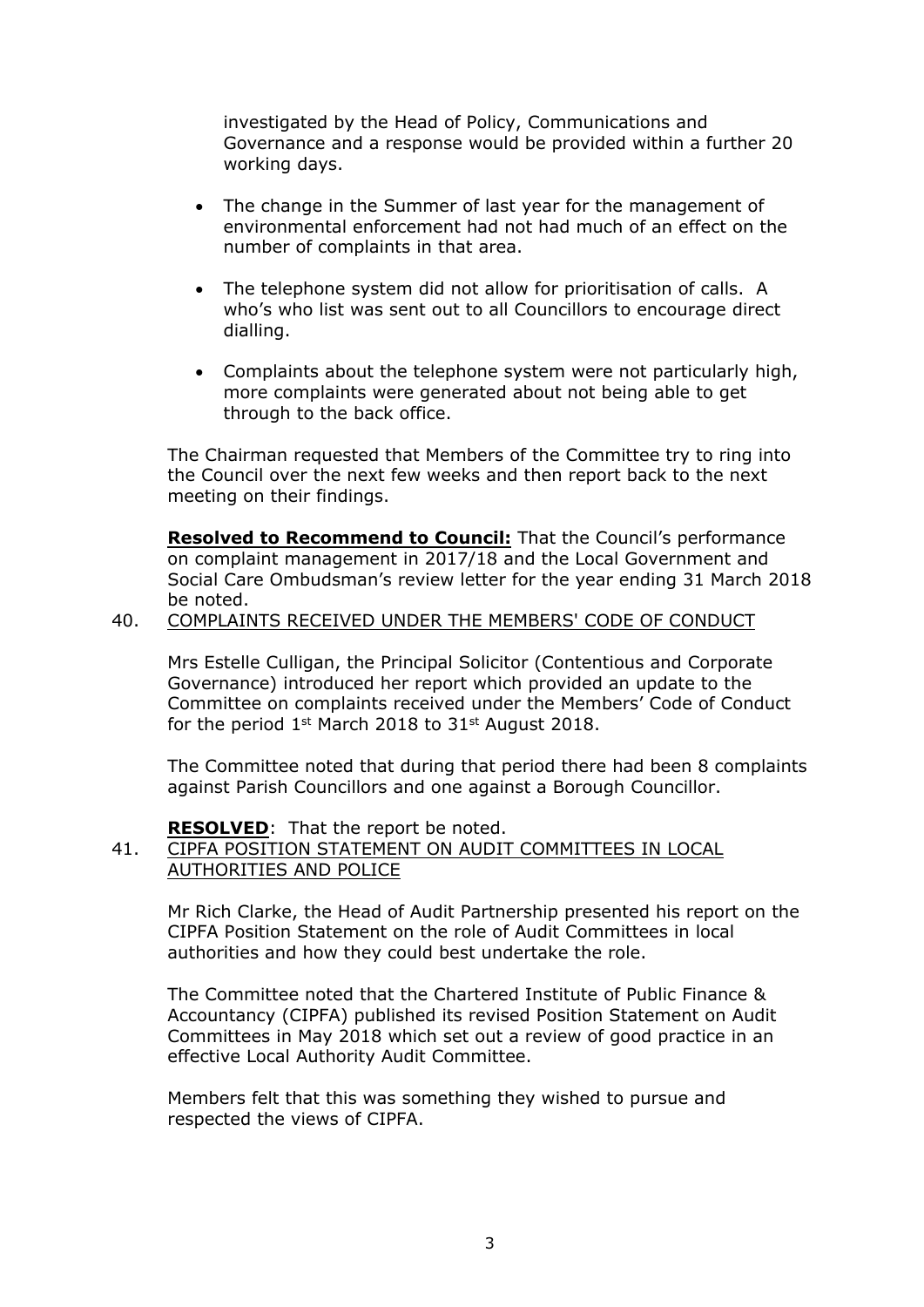Mr Clarke explained that the next step would be to draw up a work programme with proposals, which would include a workshop, and he would circulate that to Members for comment.

In response to a question from a Member, Mr Clarke confirmed that he would circulate the email to all Members and Substitute Members of the Committee.

## **RESOLVED**:

- 1) That the CIPFA Position Statement on Audit Committees in Local Authorities be noted.
- 2) That a further report be submitted to a future meeting reflecting on the Committee's work in considering CIPFA's Position Statement.

### 42. EXTERNAL AUDITOR'S ANNUAL AUDIT LETTER

Mr Mark Green, the Director of Finance and Business Improvement introduced his report which summarised the main findings from the work undertaken by the External Auditor for the year ended 31st March 2018 and brought the audit process for 2017/18 to a close.

Mr Darren Wells from Grant Thornton was in attendance to present the Annual Audit Letter.

In response to questions from Members, Mr Wells explained that:-

- He felt the phrase 'Thought Leadership' was a fair reflection of the way Grant Thornton advised Councils.
- The revenue figures used when calculating materiality levels included housing benefit revenue. If a case was made, that could be excluded.

The Committee gave a vote of thanks to Mr Wells for his services to the Council as this would be his last meeting.

**RESOLVED:** That the External Auditor's Annual Audit Letter for the year ending  $31^{st}$  March 2018, attached at Appendix 1 to the report, be noted. 43. BUDGET STRATEGY - RISK ASSESSMENT UPDATE

Mr Mark Green, the Director of Finance and Business Improvement, introduced his report which provided an update on the budget risks facing the Council.

The Committee noted that:-

 In terms of local government funding the 2019/20 settlement could be more favourable than expected for Maidstone as the government had indicated that they were minded not to levy a negative revenue